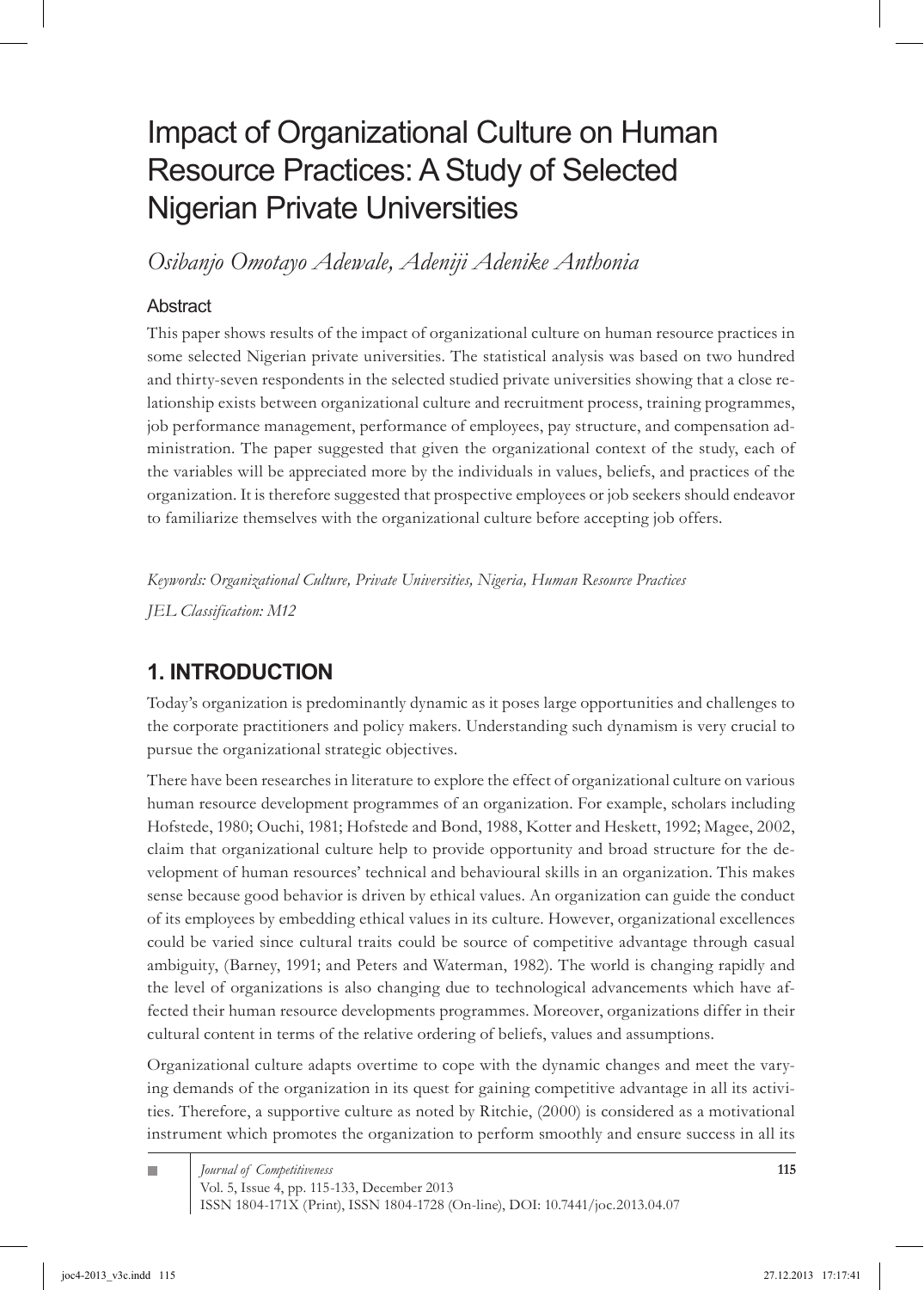endeavours. Thus, the aim of this paper is to examine the impact of organizational culture on the human resource development programmes of organizations using selected Nigerian Private Universities as our study case. The choice of Nigerian private universities was based on the fact that these universities were birthed from different perspectives, some are privately owned by Christians and Islamic missionaries, which is evident in the differences that exist amongst them and exhibited in their value, belief, and practices. However, universities owned by the government (State or Federal) are not captured in this survey.

However, the paper seeks to answer the following research questions:

- Does organizational culture has any significance influence on the recruitment and selection activity of an organization?
- Do training and development programmes of an organization affected by the organizational culture?
- Is there any significant relationship between the culture of an organization and the compen sation administration?
- Are performance management functions of an organization directly related to the organi zational culture?

# **2. LITERATURE REVIEW**

## 2.1 Contents of Organizational Culture

Organizational culture is conceptualized as shared beliefs and values within the organization that helps to shape the behavior patterns of employees (Kotter and Heskett, 1992). Gordon and Cummins (1989) define organization culture as the drive that recognizes the efforts and contributions of the organizational members and provides holistic understanding of what and how to be achieved, how goals are interrelated, and how each employee could attain goals. Hofstede (1990) summarizes organization culture as collective process of the mind that differentiates the members of one group from the other one. Thus, we can deduce from above definitions that organizational culture could be the means of keeping employees in line and acclimatizing them towards organizational objectives. Deal and Kennedy, (1982) recognizes the link between culture and organizational excellent performances via its human resource development programmes. These cultural values and human resource development programmes are consistent with organizational chosen strategies that led to successful organizations. The organizational culture is outlined in Schein (1990) as overall phenomenon of the organization such as natural settings, the rite and rituals, climate, values and programmes of the company e.g. performance management, training and development, recruitment and selection, etc. According to Martins and Terblanche (2003), culture is deeply associated with values and beliefs shared by personnel in an organization. Organizational culture relates the employees to Organization's values, norms, stories, beliefs and principles and incorporates these assumptions into them as activity and behavioural set of standards. Klein, (1996) positioned organizational culture as the core of organization's activities which has aggregate impact on its overall effectiveness and the quality of its product and services. Schein (2004) defined organizational culture as a dynamic force within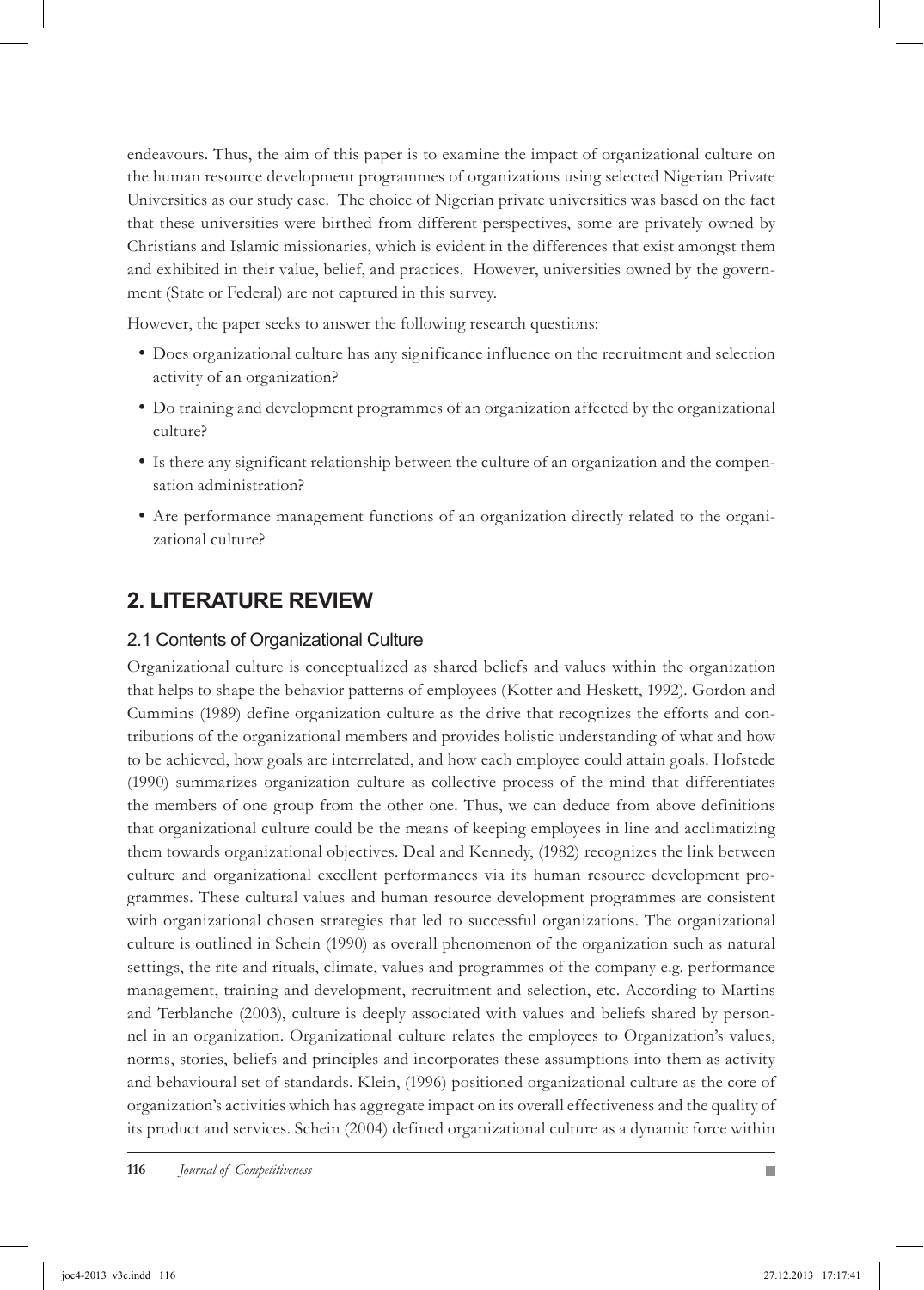the organization which is revolving, engaging and interactive and it is shaped up by the employees and management gestures, behaviours and attitudes.

Organizational culture is the basic pattern of shared assumptions, values and beliefs considered to be the correct way of thinking about and acting on problems and opportunities facing the organization. It is what is important and unimportant in the organization. It is often thought of as organization' DNA- i.e. invisible to the naked eye, yet a powerful template that shapes what happens in the workplace. Hence why Schneider and Smith (2004) argues that culture begins with leadership and passed on to the organizational members; it is seen as a set of forces that shape and determine human behavior.

The culture of an organization is brought about as a result of different factors some of which include the influences of national culture, previous events in the organization, the different personalities and the socialization individual members experienced as a result of past educational and work settings (Mahler, 1997). It includes the assumptions, values and beliefs of organization. Assumptions are the shared mental models, the broad worldviews or theories in use that people rely on to guide their perceptions and behaviours, for example, employees assume that the company's integrity to employees/staff compensation administration is one of the keys to the company's survival and success. Organization's beliefs represent the individual's perceptions of reality.

Organizations differ in their cultural content in terms of the relative ordering of beliefs, values and assumptions. For instance, some organization practices place a premium on their recruitment and selection, training and development programmes, compensation administration and even, performance management. Also, some place a premium on career development, goal setting and pay-for-performance, all with the intent of maximizing employee performance and customer service. This will help to create a culture of high performance across the organization.

Some organizations support employee wellbeing with free medical care, personal trainers, inexpensive cafeteria, unlimited sick days, heavily subsidized day care, etc.

Organizational culture affects corporate performance. Corporate culture is a deeply embedded form of social control that influences employee decisions and behavior.

Culture is pervasive and operates unconsciously. It is an automatic pilot directing employees in ways that are consistent with organizational expectations.

Organizational culture is the social glue that bonds people together and makes them feel part of the organizational experience. Employees are motivated to internalize the organization's dominant culture because it fulfils their needs for social identity. This social glue serves as a way to attract new staff and retain top performers.

Again, corporate culture assists the sense-making process. It helps employees understand organizational events. They can get on with the task at hand rather than spend time trying to figure out what is expected of them. Employees can also communicate more efficiently and reach higher levels of cooperation with each other because they share common mental models of reality.

An organizational culture can also influence the recruitment and selection activities of an organization. This makes sense because good behavior is driven by ethical values. An organization can guide the conduct of its employees by embedding ethical values in its culture.

m.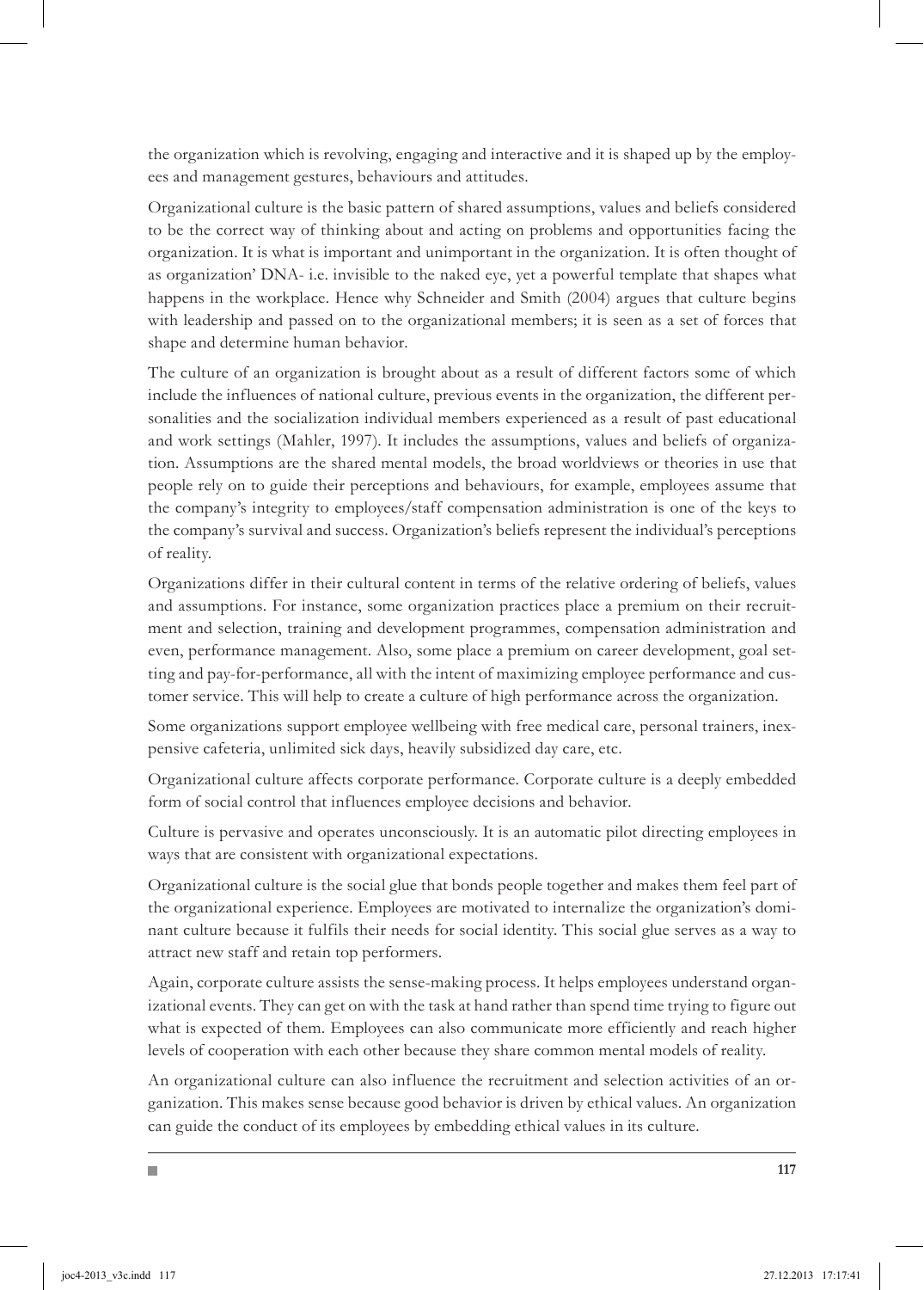## 2.2 Organizational Culture and Recruitment cum Selection.

Accurate employee selection decisions have never been more important to organizational success. Organizations need quality staff that can operate in an environment of increasing complexity and change. Also, in a business environment where intellectual capital increasingly represents an organization's currency of trade, it is people that create and sustain an organization's competitive advantage.

Hiring the wrong person for the job can be costly. The time and expenses associated with advertising, agency fees, interviewing candidates and the negative long term financial and non-financial implications of hiring the wrong person make finding and hiring the right person critical. Traditionally, organizations have focused on identifying and selecting people based on their skills and experience. It makes sense if one can find person who has the right set of skills and has done a similar job. There is a good chance that they will be able to perform effectively in a new role. Though skills and experience continue to be important, practice however pointed to motivational fit as a key differentiator in the selection process. Chartman, (2001) defines motivational fit in two distinct ways, i.e. **job fit motivation** and **organization fit motivation**.

Job fit motivation is the degree to which the activities and responsibilities of a particular job are consistent with the activities and responsibilities that an individual finds personally satisfying while organization fit motivation is the individual's compatibility with an organization's values and mode of operation. Organizational fit covers a range of organizational attributes which is the most common and frequently cited element that centers on the congruence between individual and organizational values. It is also called 'culture fit'. While these two constructs play important roles in making effective hiring decisions, Cable and Judge, (1996) believe organizational fit increasingly represents the key. Most times, organizations fail to consider motivational fit and in particular organizational fit. However, as a result of increasing complexity, change and employee demands, information about organizational fit can help organizations make better hiring decisions. Numerous research results illustrate the importance of the congruence between the values of the individual and the values and culture of the organization. The importance of recruiting for culture fit cannot be overemphasized because of its impact on making good recruitment decisions is supported by the impact of poor culture fit decisions. It helps to reduce absenteeism and turnover. Also, assessing for fit helps the organizations increase employee satisfaction and morale, which leads to better performance and productivity. Motivated employees are more likely to take charge of their own performance, seek ways to improve processes, products and services and contribute positively to their organization's bottom line success. Because job dissatisfaction is the leading cause of voluntary turnover and is directly linked to lower productivity and morale, it makes sense to consider and assess for fit during the recruitment process. Thus, the importance of values and values integration throughout the recruitment process is imminent.

Moreover, the following recommendations for integrating culture fit were summarized from literature, these include;

a) Ensure that every managers and individuals in the organization are adequately trained in recruitment practices including behavioural interviewing, motivational fit concepts and interpretation of recruitment data.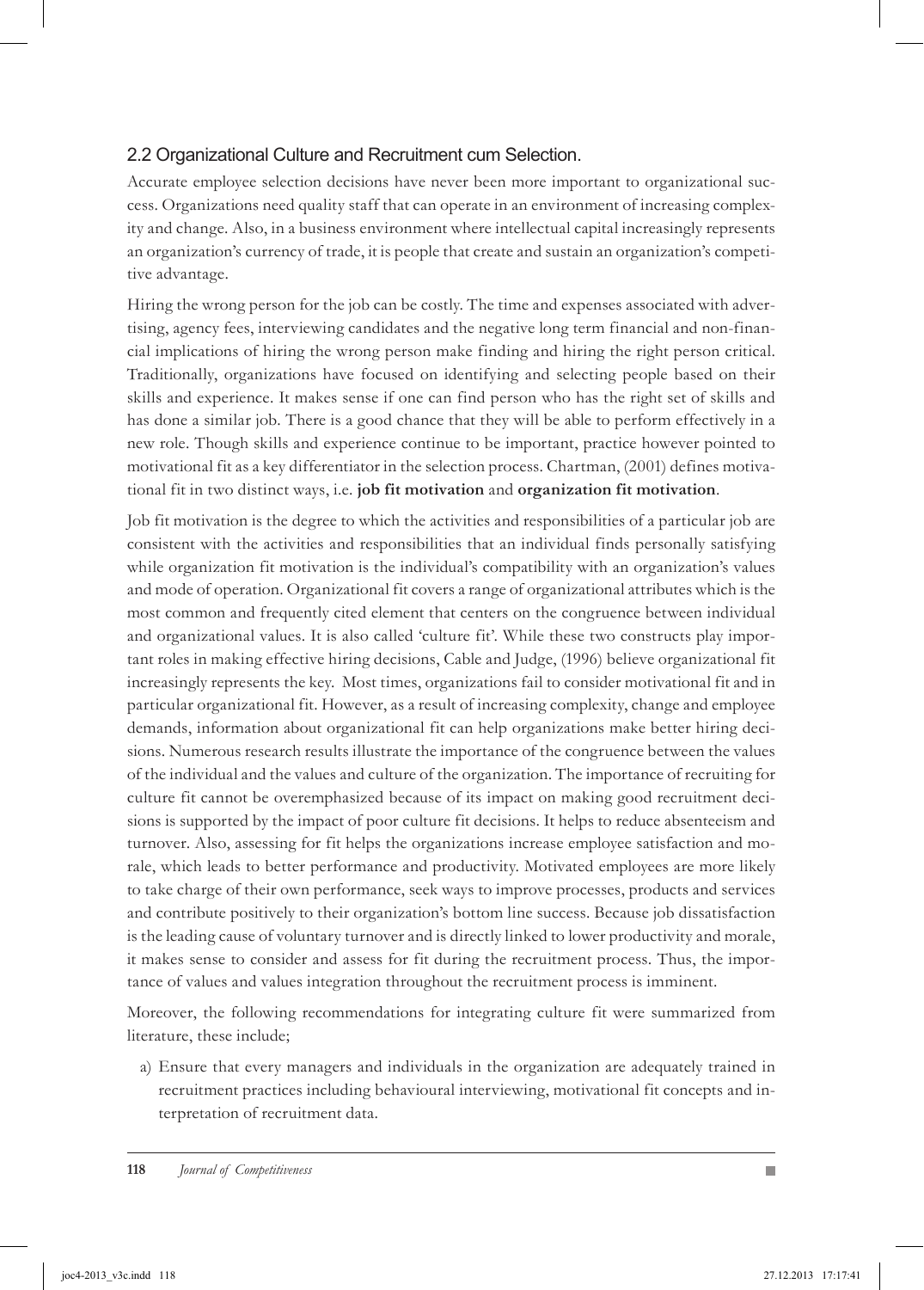- b) Describe values in behavioural terms and use behavioural based questions to assess suitability. It also includes identifying competencies that align with the core values and ensure that the interview questions are constructed to address these.
- c) Use tools like Realistic Job Previews or Day in the Life profiles to help applicants selfscreen. These ensures applicants better understand the dynamics of a particular job and organization and make decisions early enough about suitability for the position and many applicants may self-screen themselves out of the recruitment process.
- Utilize motivational fit tool. These involve three steps. (i) Analyze the job and organiza-d) tional characteristics that are present or absent in the role and the organization to determine a job and organization profile. (ii) Ask prospective employees to complete a motivational questionnaire to provide information about characteristics they will find appealing or disappealing in an ideal organization and job. (iii) Compare the organization and individual profiles to determine suitability and fit.

However, in order to meet the organizational objectives and achieve competitive advantages, all organizations are thriving to recruit highly performing individuals. On the other hand, individuals need supportive organizational culture to help them reach individual objectives. Thus, an organization is a consciously coordinated system where characteristics of individuals, groups and organization interact with each other and effective interaction among them highly depends on organizational culture that shapes the individual performance, (Kozlowski and Klein, 2000). Carr, Schmidt, Ford, and DeShon, (2003) submitted that the culture of an organization has direct relationship with the performance appraisal system, compensation, employee motivation, training and development, flexible time system, organizational structure, employee satisfaction, etc. Going by the aforementioned, we propose the following hypothesis;

**Hypothesis 1:** Organizational culture has no significance influence on the recruitment and selection activity of an organization.

Furthermore, recruitment process in most of the Nigerian private universities is usually structured to accommodate their newly graduated students, who begin as graduate assistants; and at this level work experience is not a requirement for employment.

# 2.3 Organizational culture and Training cum Development

m.

Training is the planned efforts by an organization to facilitate employee's learning of job-related competencies. These competencies include knowledge, skills or behaviours that are critical for successful job performance. Training and development help in optimizing the utilization of human resource that further helps the employee to achieve the organizational goals as well as their individual goals (Adeniji, Osibanjo, and Abiodun, 2013). It also helps to develop and improve the organizational culture within the organization through building the positive perception and feelings about the organization.

However, training and development helps in creating a better corporate image, thus aid in organizational development, i.e. organization gets more effective in decision making and problem solving which helps in understanding and carrying out organizational policies. Training and development demonstrates a commitment to keeping employees on the cutting edge of knowledge and practice.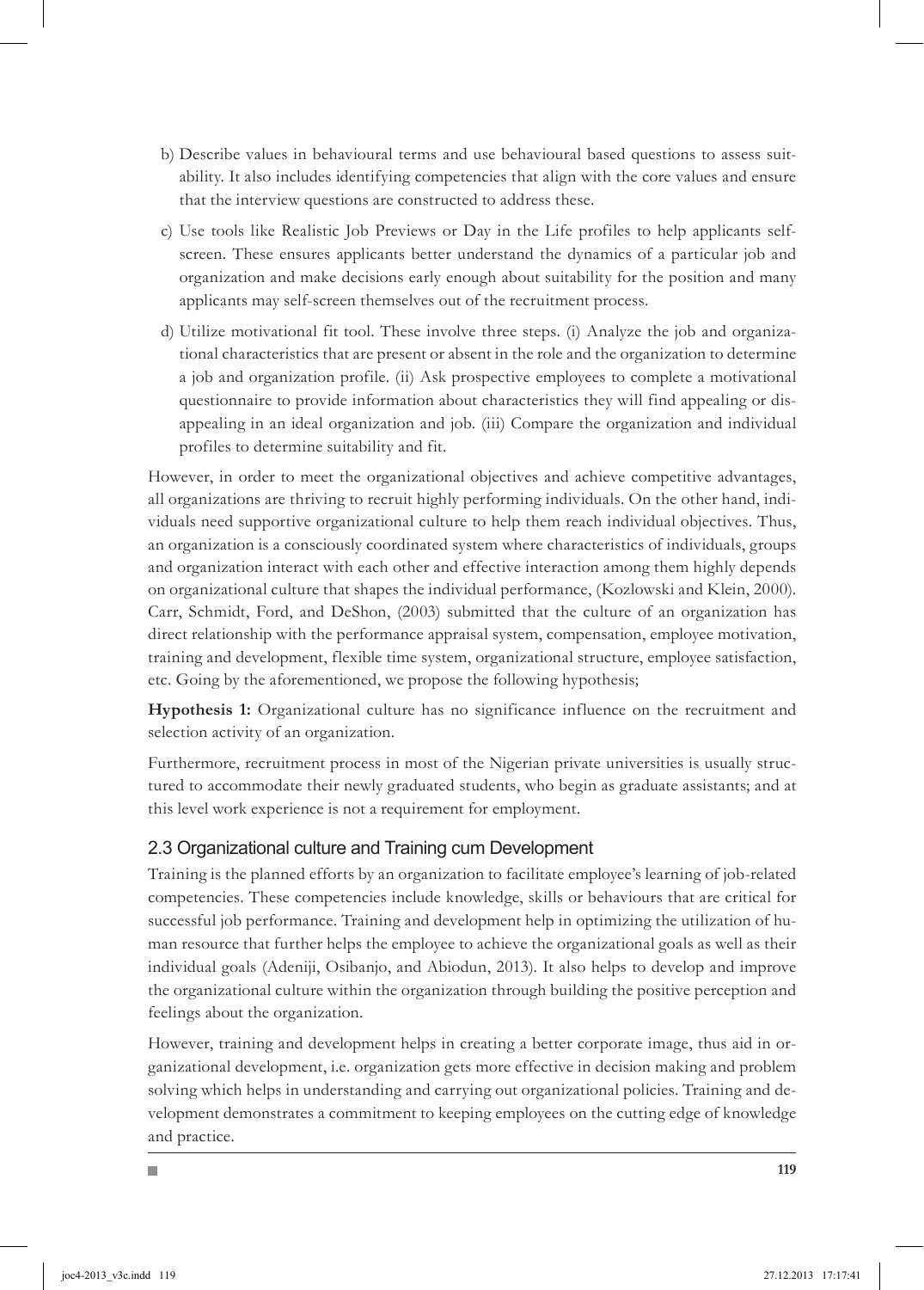Creativity and innovation also trigger the performance of employees and facilitated by organizational culture which training and development programmes provide. Tushman and O'Reilly (2002) stated that organizational culture lies at the heart of organizational norms that reflects the influence of organizational culture on creativity and innovation. It also play an important role in creating such an environment that enables learning and innovative response to challenges, competitive threats or new opportunities. Thus, creating and influencing an adaptive culture is one of a manager's most important jobs and which training and development programmes avail the opportunities (Daft, 2010).

Precise information and applicable knowledge usually made available via training and development always assist performance, whereas erroneous information and irrational knowledge are likely to do the opposite, (Feldman and March, 1991; Daft and Weick, 1994). Not only that, cultures provide cognitive frameworks through which people interpret what they observe and experience and provide language and referents to use in communicating with others, (Wilkins and Ouchi, 2003). Culture through the different training and development activities contribute schemas and scripts that can affect performance by providing preexisting ways of understanding what is occurring, how to evaluate it and what sequences of actions are appropriate to the situation (Lord and Foti, 1996).

However, Siegal and Sussman (2003), asserted gaining competitive advantage which surrounds knowledge adoption and helps to integrate the organizational culture and social presence can actually explain information sharing process which comes via training and development programmes. Thus, we come up with the proposition;

**Hypothesis 2**: Training and development programmes of an organization are directly affected by the organizational culture.

# 2.4 Organizational Culture and Performance Management

Organizational development has certain factors that improve sustainability on the basis of effectiveness. The improvements in productivity lead to employee commitment as norms, values and objectives help in improving culture of an organization. The system of organization was based upon effective establishment of culture that keep learning environment strong. The performance of employees improves by establishment of strong culture of an organization. The employee performance is considered to be the backbone of the organization as it leads to the growth and development of organization. Thus, the loyalty of employee relies upon knowledge and awareness of culture that improves behavior of organization, (Brooks, 2006). The awareness of quality helps in improving organizational and employee development. The degree of an achievement to which an employee fulfils the organizational mission at workplace is what is referred to as performance, (Cascio, 2006). The assignment of an employee is build up by degree of achievement of a particular target or mission that defines boundaries of performance, though the capability of an organization to establish a perfect relationship with resources presents effective and efficient management of resources, (Cascio, 2006, Daft, 2000; and Stannack, 2006). However, in order to achieve goals and objectives of organization, strategies have to be designed based upon organizational performance. The performance measurement system helps in improving organization association to achieve goals and objectives at an effective manner (Richardo, 2006). The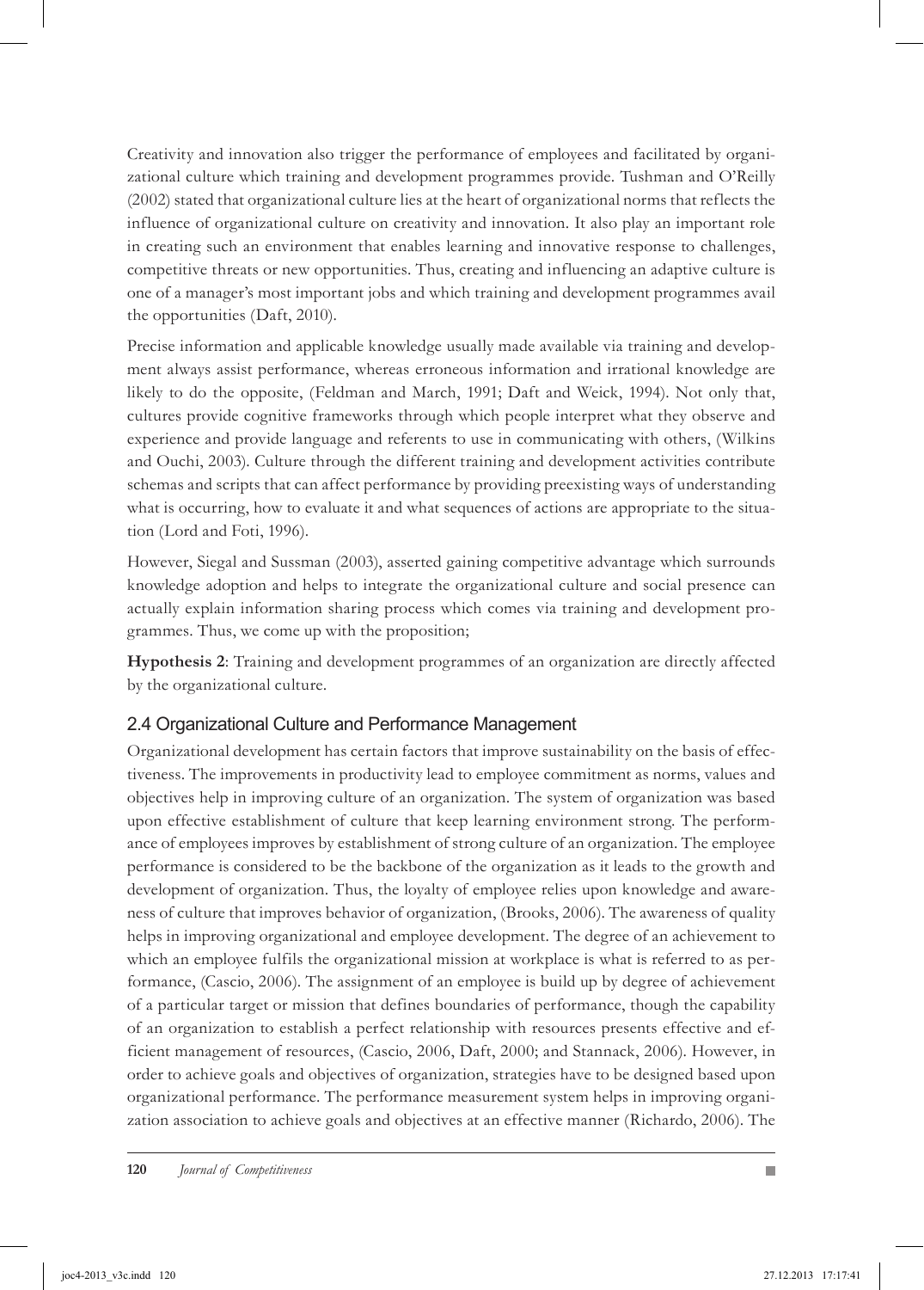strategic planning based upon development of goals and objectives help organization to focus non-financial otherwise known as intangible assets, while quality, performance and services linked with customers have financial nature, (Kaplan and Norton, 2011). The measurement of performance based upon financial and non-financial performance leads to competitiveness, (Chenhall, 2005).

The strategies based upon well designed human resource development policies and programmes help in making culture more effective. Kaplan and Norton (2011) defined four casual relationships between performance management and culture as the learning growth, customers, internal business process (from efficient and effective human resource development activities), and financial reward management systems, all of which help in improving and presenting casual relationship. The culture and performance have been interrelated to each other based upon perfect association between business processes, (Reichers and Schneider, 1999).

Several researches had been carried out to evaluate performance of organizations based upon efforts as culture had been given significant association. The four contributions on culture defined include; power distance, individualism, uncertainty avoidance and masculinity.

Power distance is the degree of employee and management behavior that have been based upon perfect relationship between formal and informal set of planning action and individualism is the dimension of difference between organization interest and self-interest. The uncertainty ambiguity based upon tolerance helps in mitigating willingness of people, while masculinity comes in avoidance of caring and promotion than level of success based upon challenges and ambition.

Culture and performance were considered interrelated to each other by nature and scope of culture. The competitive advantage of an organization is attained through strong association and establishment of culture. The organization culture helps in measuring limitation to overcome performance measurement, (Rousseau, 2000).

According to Brooks (2006), the job performance of organization has a strong impact of strong organization culture which leads to enhance productivity, and that the productivity and culture of organization helps in improving performance. It is in the line of this idea that the norms and values of organization based upon different cultures influence on workforce management which enables effective and efficient management of workforce that we propose the following hypothesis;

**Hypothesis 3**: Performance management function of an organization is directly related to the organizational culture.

# 2.5 Organizational Culture and Compensation Administration

ш

Compensation administration is a segment of management or human resource management that focuses on planning, organizing and controlling the direct and indirect payments employees receive for the work they perform. Compensation comprises of direct forms such as base merit and incentive pay; also indirect forms such as vacation pay, deferred payment, etc.

It is often said that a general model of compensation administration focus on the culture of the organization and encompasses the creation and management of a pay system based on four basic interrelated policy decisions including internal consistency (i.e. the organizational culture),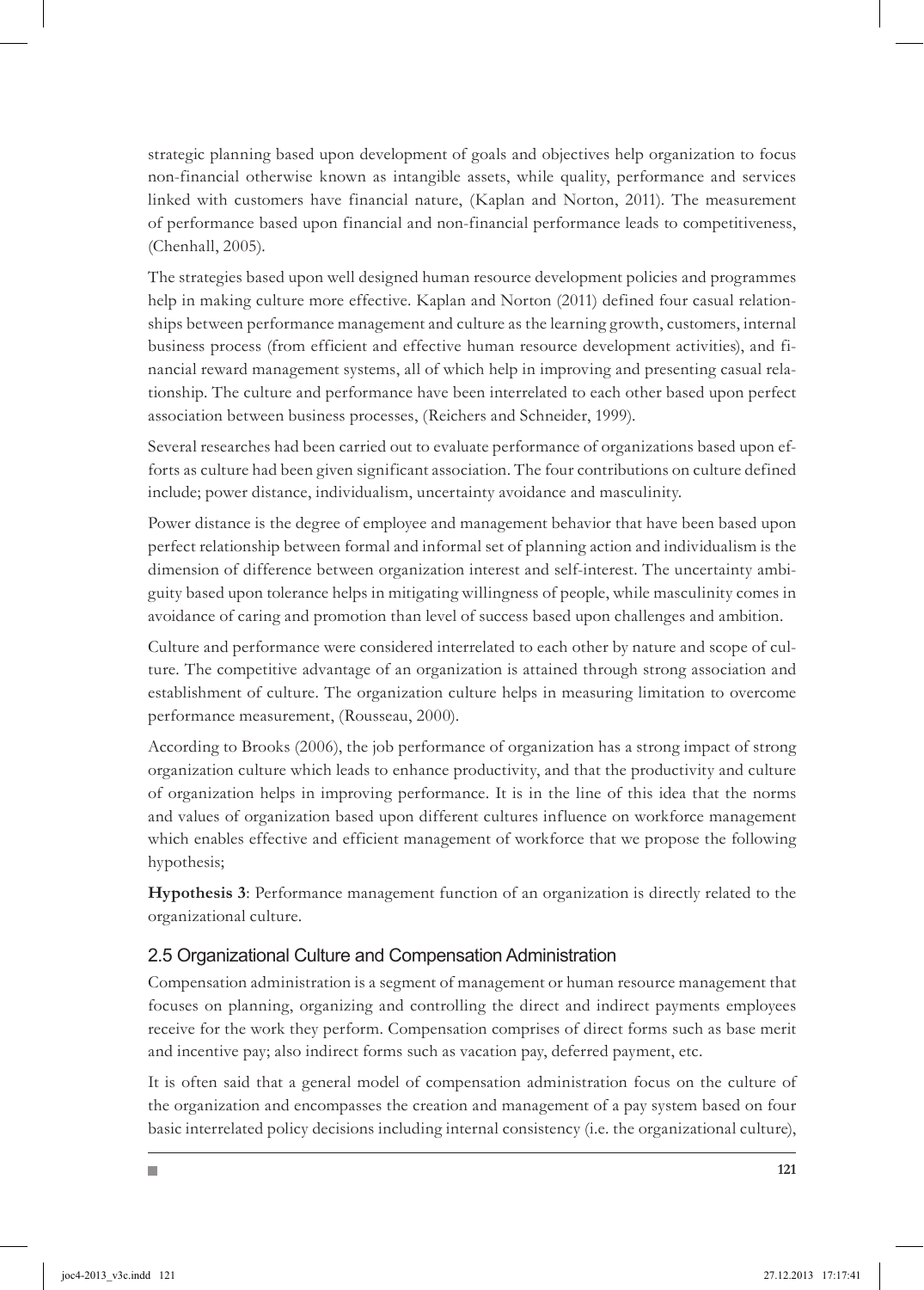external competitiveness, employee contributions and administration of the compensation programmes. Compensation professionals work with these policy decisions according to the organizational culture and individual corporations' needs keeping in mind the ultimate objectives of compensation administration- efficiency, equity and compliance. Companies develop their individual compensation strategies by placing varying degrees of emphasis on the four policy decision mentioned above including the culture of the organization.

Compensation administrators always seek to achieve internal equity and consistency, i.e. rationalizing pay within a single organization through the analysis, description, evaluation, organizational culture and structure of jobs (Adeniji and Osibanjo, 2012). This requires the compensation administrator to compare job titles, skill levels together with the culture of work and remuneration to determine the contributions employees with different jobs and titles make towards accomplishing company objectives. Thus, compensation administrators should consider internal consistency when determining pay rates for employees who do the same work and employees who do different works in accordance with the culture on ground in the organization. The different values organizations have for employees with different jobs and skill levels reflect the culture of the organization. The internal consistency depends on how a company is structured which reflect the structure and culture of the organization. The pay structure of an organization is its range of pay rates for different jobs and skill levels within the organization. In other words, that pay structures reflect corporate culture.

Moreover, the following are the primary but interrelated factors that can shape a company's pay culture;

- 1. Social customs; economic forces alone do not determine wages but the current notion of a federally mandated minimum wage which evolve from the employee demanding a just wage which always go with the remuneration culture of the organization on ground. Thus, this suggests that the organizational culture has a positive relationship with the compensation administration.
- 2. Job requirements; some jobs may require greater skills, knowledge or experience than others, hence attract a higher pay rate.
- Employee Acceptance; employees expect fair pay rates and compare their wages with their 3. co-workers and supervisor's rate of pay. If they consider their par rates as unfair, they may file a law suit, reduce their output or seek employment elsewhere.
- Employee Knowledge and Skills: employees bring different levels of skills and knowledge 4. to organizations, hence they can work at different levels of a company hierarchy and receive different rates of pay as a result.
- 5. Company Factors; pay structures depend on the kind of technology an organization adopts and whether an organization uses pay as an incentive to motivate employees to improve job performance and to accept more responsibilities.

Not only that, achieving external competitiveness in the area of compensation means balancing the need to keep operating costs low with the need to attract and retain quality workers which is in line with the corporate culture of cost minimization. It is how an organization's rate of pay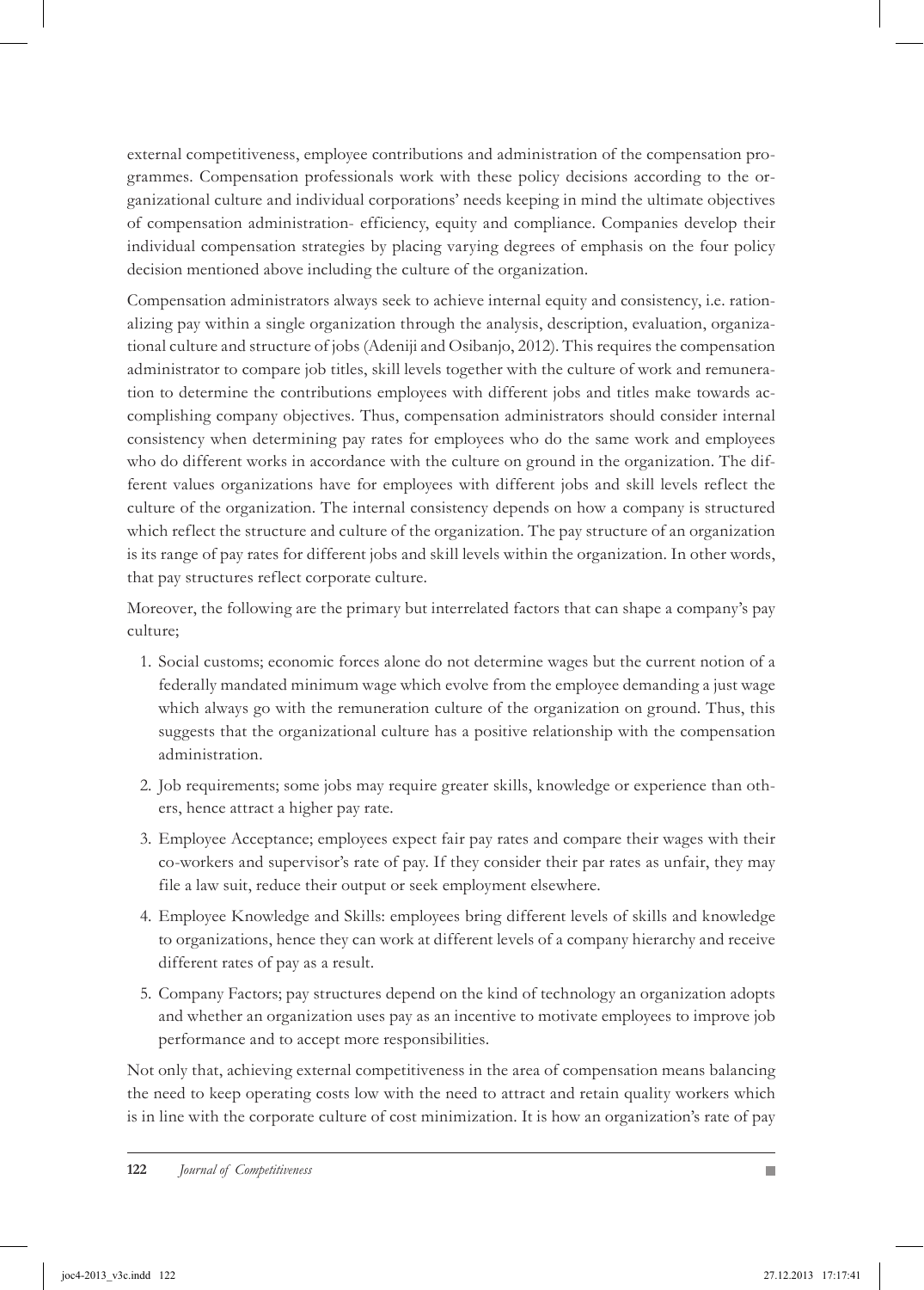compares to those of its competitors. Compensation administrators achieve external competitiveness by comparing wage levels within their industry, examining their company's resources and goals, corporate culture and establishing their own pay levels accordingly. Companies can set their pay levels to lead, match or follow competitor's pay practices which are part of a company's culture. An Organization's culture of compensation administration involves the weight an organization chose to place on employee performance in determining a compensation programmes. Some organizations may choose to pay all employees the same wage while others may decide to reward employee for seniority or productivity.

This approach enables companies to give their employees a measure of control over their compensation and thereby influence their performance. This is a corporate culture that employees are importantly motivated by pay. Several objective methods of compensation for performance have become popular overtime among which include; profit sharing incentive schemes, employee stock option, the bonus scheme, gain sharing scheme and the 13th month pay. These methods of compensation programmes encourage employees to be more cost and efficiency conscious and to be forthcoming in suggestions that can further improve operations. They tie incentives to increased productivity, quality improvements, time savings and cost savings. These programmes are geared towards making each employee's vested interest in the company clearer and more immediate through their pay check. This is a corporate culture that helps control labour costs because employees do not receive the rewards unless the company performs well.

Going by the aforementioned, compensation administration involves determining whether the pay programmes will attract and retain needed employees successfully, whether employees consider the pay programmes as fair, how competitors pay their employees and how compensation administration help control labour costs which are consistent with the corporate culture. Hence, we come up with the research hypothesis;

**Hypothesis 4**: Organizational culture has no significance relationship with compensation administration of an organization.

# **3. RESEARCH MODEL AND HYPOTHESES**

m.

This study will focus on the effects of Human Resource Development activities such as recruitment and selection, training and development, performance management and compensation administration on Organizational Culture. Based on the literature presented above, the following research model is proposed in fig. 1.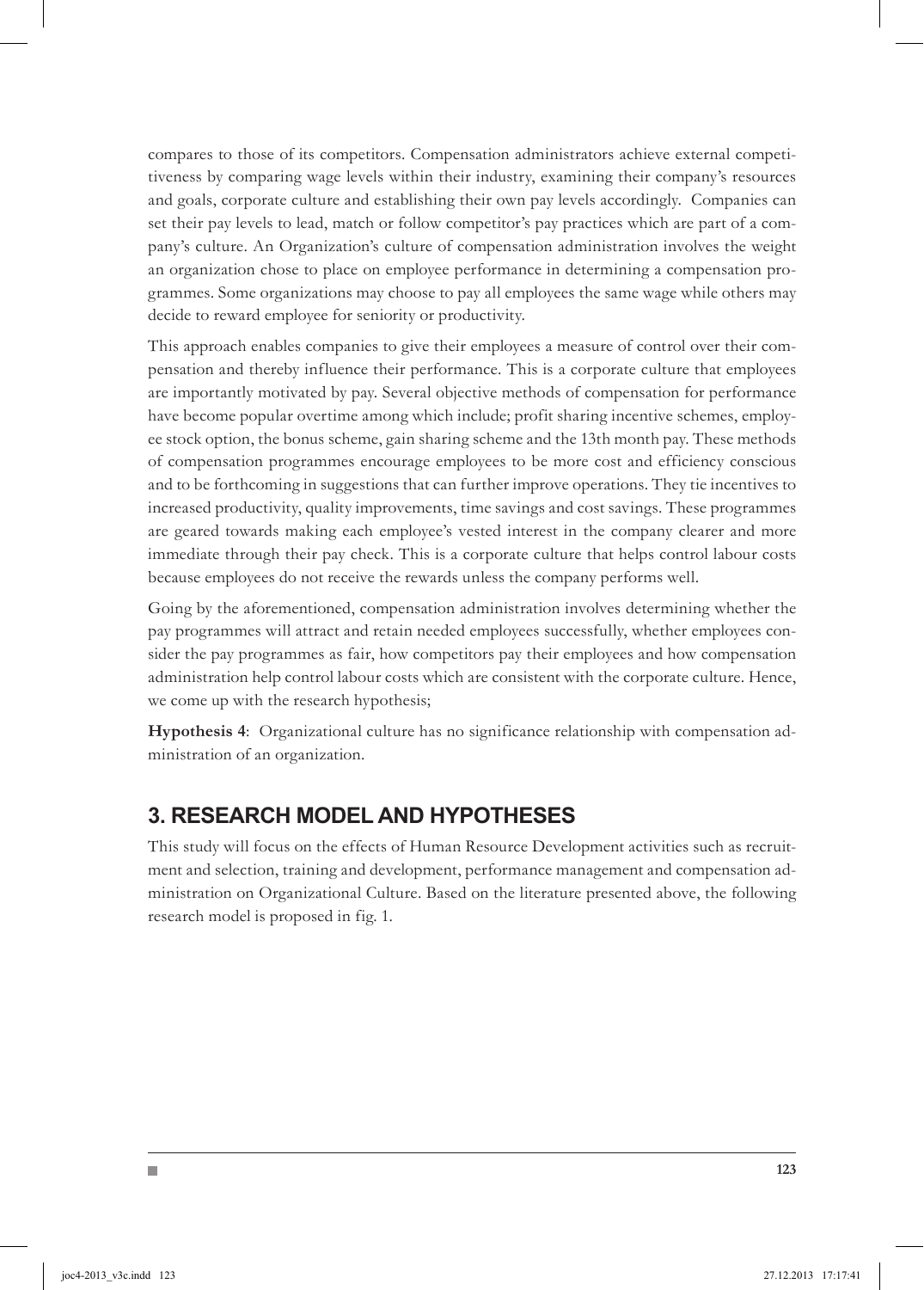

*Fig. 1: The Proposed Research Model. Source: Survey, 2012*

#### 3.1 Research Methodology

#### **Sampling and Data Collection**

Private Universities in Nigeria is experiencing rapid growth in the recent times and these institutions are owned by religious groups (Christians; Moslems; and individuals). Therefore the population consists of:

- (i) Covenant University, Ota, Ogun State (Christians)
- (ii) Crescent University, Abeokuta, Ogun State (Moslems); and
- (iii) The Bells Technology, Ota, Ogun State (Individual)

The target population of this study consists of academic from the list above.

Cluster and stratified random sampling approaches were adopted for this study because of the nature and behavioural pattern of the profession in the Nigerian private universities; and the survey was limited to Ogun State, Southwest Nigeria. The study instrument was administered to the respondents through a personal contact and appropriate guidelines were provided to respondents in answering the questions. The real time required filling the questionnaire is about five minutes. The Statistical Package for Social Science (SPSS) version 16 was used to analyze and test the hypotheses, in order to determine the relative association between the studied variables. The valid sample completed by academics from the studied universities were 237.

The choice of Private universities for the study rest on the fact that these institutions were birthed by individual or religious groups. Therefore, they tend to differ in their views, belief, value, and practices upon which these universities were built. These universities cannot be compared with the Federal and State Universities that were built and govern by government constitution and policies.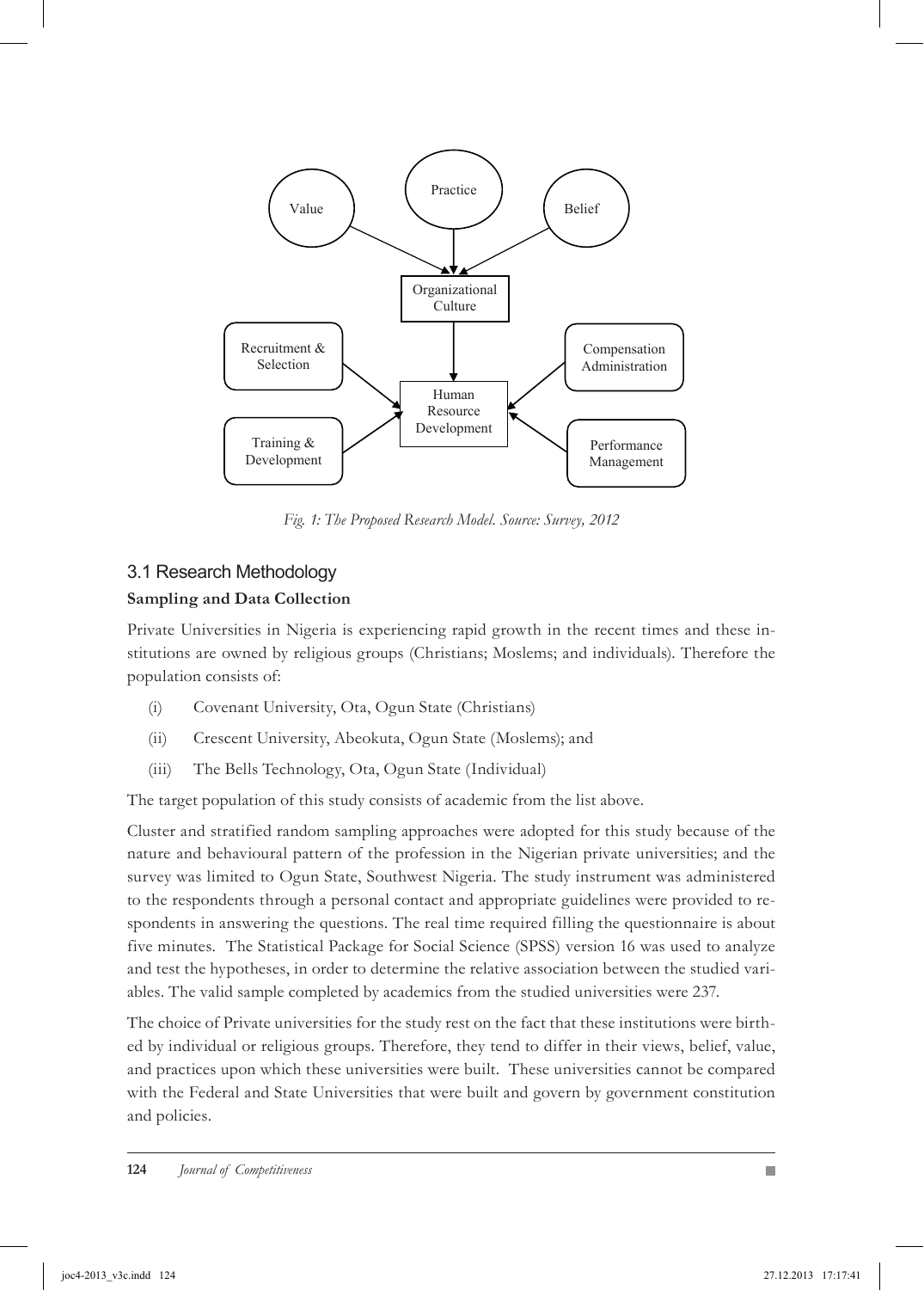### 3.2 Research Instrument

Structured questionnaire was used in collecting primary data for the study, which was divided into two sections. The first part requires respondent demography such as gender, age, marital status and work experience. While the second part contains sixteen (16) items structured around the hypothesised statements that were based on five-point Likert scale (5 = Strongly Agree; 4  $=$  Agree;  $3$  = Undecided;  $2$  = Disagree; and  $1$  = Strongly Disagree) in which respondents were expected to either agree or disagree. The sixteen items consist of statements measuring organizational culture and recruitment and selection; degree to which organizational value and belief affect training and development; impact of practices, value, and belief on performance management; and also the effect of organizational practices and belief on compensation administration. Furthermore, these items were compiled by the researchers based on literature reviewed. The reliability test was conducted using Cronbach's alpha in order to determine the internal consistency of the instrument adopted and the coefficient value was .859, which is greater than .7 (acceptable value). Therefore, the scale used for this survey can then be considered reliable.

# **4. DATA ANALYSIS**

П

### 4.1 Respondents Characteristics

As indicated in Tab 1, the sample size comprises of 57.8% males and 42.2% females, which is evident that the representation of the male is higher than the female counterpart. Generally, the greater percentage of the respondents fall within the age bracket of  $26 - 35$  years of age (51.0%), followed by 18 – 25years of age with 30.0%; and the least in the age category is respondents within the age bracket of 46 years and above. It is therefore evident that the respondents could be considered as appropriate because the majority fall within the age bracket that are agile and active and drives economy of any nation. In similar direction, 44.7% of the participants were married; which is evident that they have been able to remain in their marriages despite all odds and challenges. However, about 37.6% were single, while 12.7% were divorced.

The respondents could be classified as relatively experienced because 46.8% have worked between 6 – 10 years; while 17.7% have worked for eleven years and above. This could be as a result of the age of the institutions, which falls between 5 – 10 years, it could also be attributed to the high rate of turnover which is one of the characteristics of private sector of any economy.

Further, the 30% representing the age category (18 – 25years) of the respondents could be as a result of the employment policy that exists among these private universities, which allows reabsorbtion of their graduates as faculty members at early stage and groom them to maturity. However, it is important to note that majority of the undergraduates were admitted between the age 16 and 18, and complete their 4-year study within the age bracket of  $20 - 22$ . These new faculty members often refer to as "Graduate Assistants" begin their academic career early, and it is a common practice among private universities in Nigeria.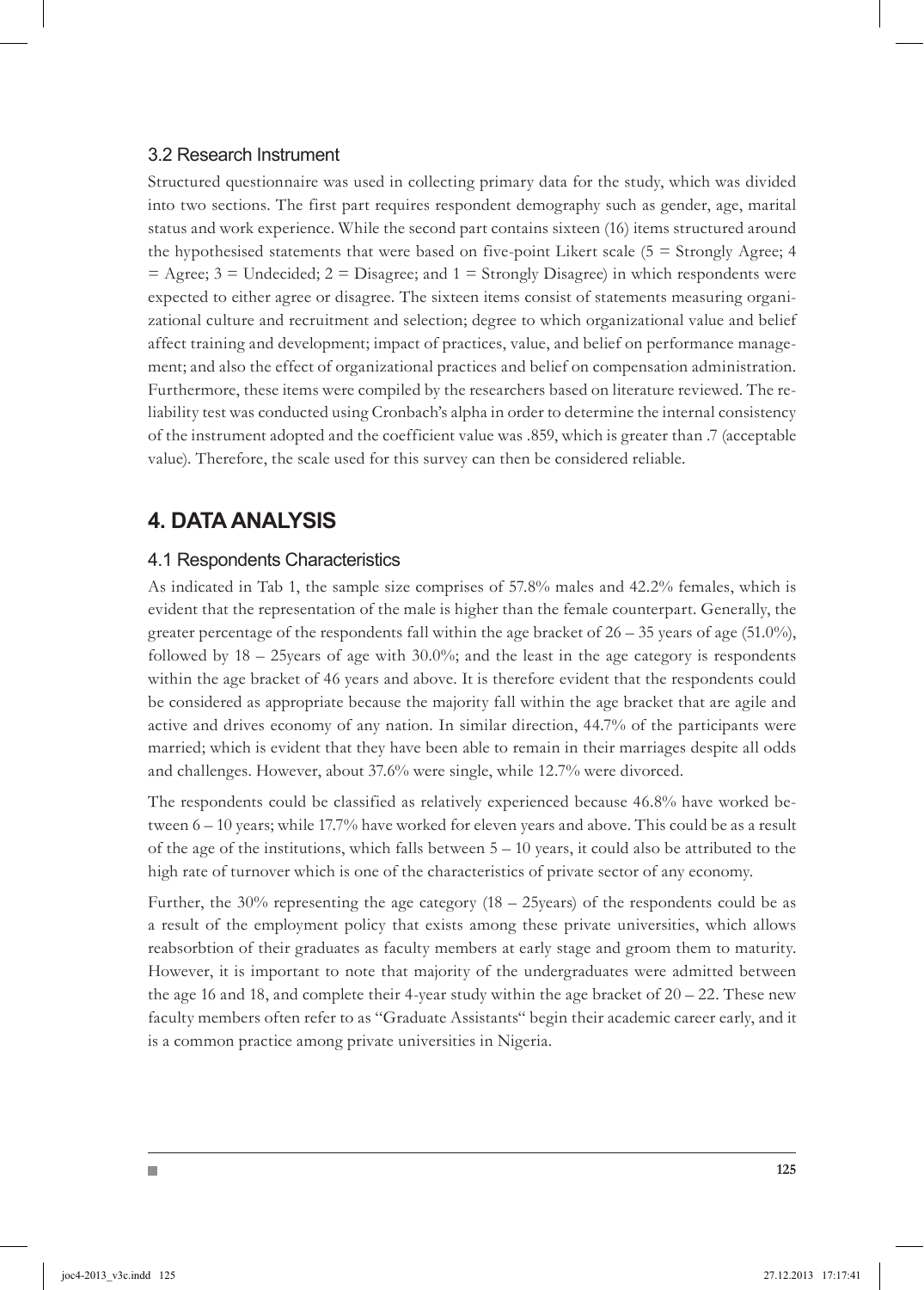|                       | Frequency | Percentage |  |  |  |  |
|-----------------------|-----------|------------|--|--|--|--|
| Gender                |           |            |  |  |  |  |
| Male                  | 137       | 57.8%      |  |  |  |  |
| Female                | 100       | 42.2%      |  |  |  |  |
| Total:                | 237       | 100.0%     |  |  |  |  |
| Age                   |           |            |  |  |  |  |
| $18 - 25$ years       | 71        | $30.0\%$   |  |  |  |  |
| $26 - 35$ years       | 121       | 51.0%      |  |  |  |  |
| $36 - 45$ years       | 28        | 11.8%      |  |  |  |  |
| Above 46 years        | 17        | 7.2%       |  |  |  |  |
| Total:                | 237       | $100.0\%$  |  |  |  |  |
| <b>Marital Status</b> |           |            |  |  |  |  |
| Single                | 89        | 37.6%      |  |  |  |  |
| Married               | 106       | 44.7%      |  |  |  |  |
| Divorced              | 30        | 12.7%      |  |  |  |  |
| Others                | 12        | $5.0\%$    |  |  |  |  |
| Total:                | 237       | $100.0\%$  |  |  |  |  |
| Work Experience       |           |            |  |  |  |  |
| $0-5$ years           | 81        | 34.2%      |  |  |  |  |
| $6 - 10$ years        | 111       | 46.8%      |  |  |  |  |
| 11 years & above      | 42        | 17.7%      |  |  |  |  |
| Missing System        | 3         | 1.3%       |  |  |  |  |
| Total:                | 237       | 100.0%     |  |  |  |  |

Tab. 1 - Respondents Characteristics. Source: Survey, 2012

### 4.2 Relationship between Variables analyzed

As obtained in Tab. 2, it is observed that medium association exists amongst the studied variables. Recruitment process show positive relationship with organization culture (value, belief and practice) where  $r = .201$ . Recruitment process is positively related to individual objective (r  $=$  .406), this relationship could be attributed to the prior knowledge of the employees regarding the institution' values, belief, and practice. In other words, prospective job seekers tend to seek information about the institutions regarding their culture. Similarly, high association exists between individual value and individual objective  $(r = .540)$ , an explanation to this is that individual value tends to reflect in individual objective. In other words, individual objective is expected to be in line with his value. Significant relationship between training and development and individual objective  $(r = .383)$  has some explanation in development of employees in organizations, whereby individual objectives are expected to align with the organizational goal; in similar direction, the significant relationship that exist between training and development and recruitment process  $(r = .387)$  is an indication that training and development is a follow-up of the recruitment process which must be closely aligned. Organizational development and infor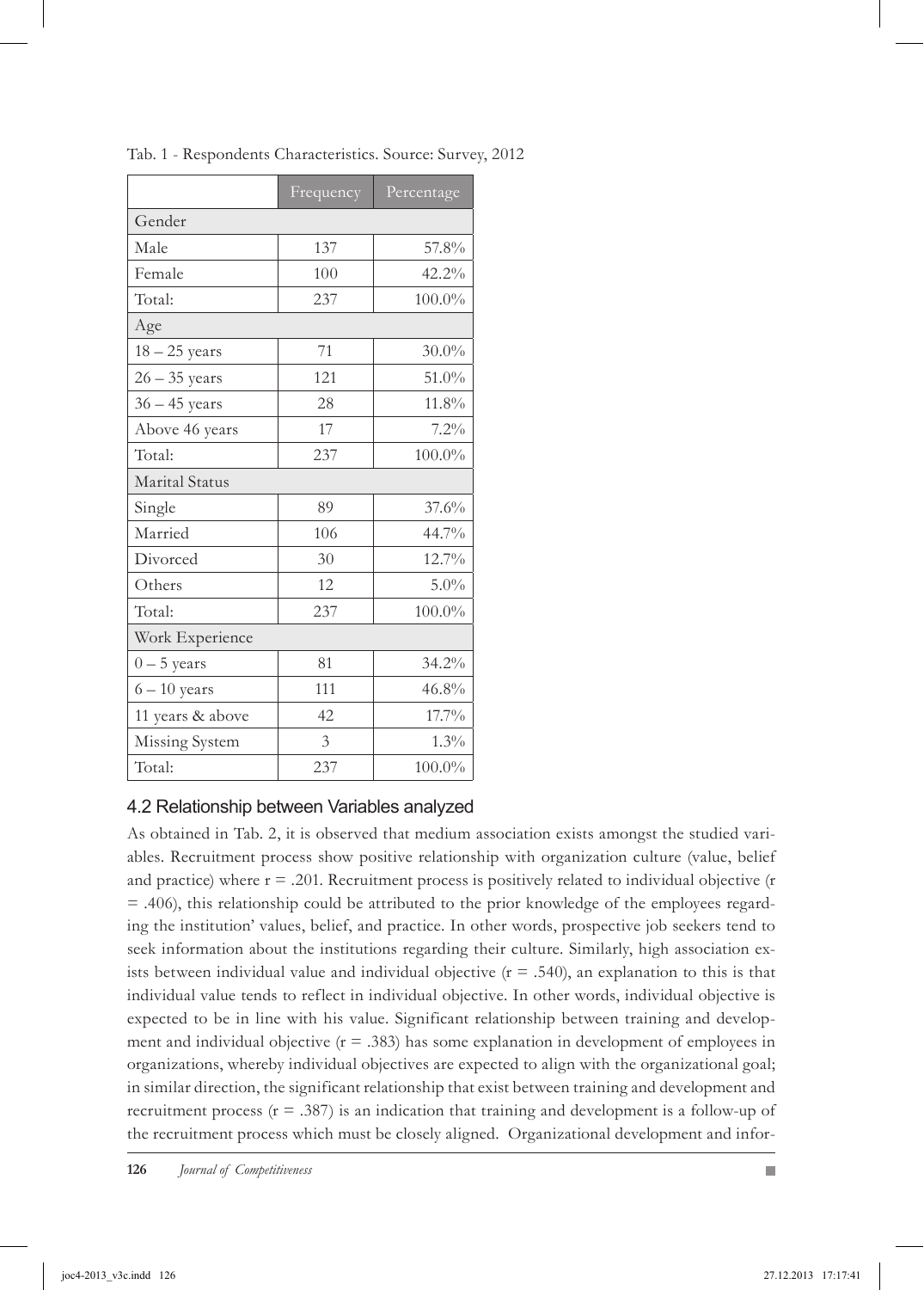mation sharing was found to be positively related  $(r = .462)$ , which is an indication that organization tends to develop when workers are timely and adequately informed. Generally, the variables of the study are positively related; an explanation for this could be associated with the fact that employment seekers tend to search jobs where they can achieve their career goals; therefore efforts are being made to ensure that organizational culture does tally or align with their individual belief, value and practice. However, it is essential to note that some job seekers only search for jobs that can pay their bills not minding their individual belief, value, or practice.

|                                 |           | $\overline{2}$ | 3        | 4         | 5        | 6        |  |
|---------------------------------|-----------|----------------|----------|-----------|----------|----------|--|
| Organizational Culture          |           |                |          |           |          |          |  |
| Individual Objective            | $.193**$  |                |          |           |          |          |  |
| Recruitment Process             | $201**$   | $.406**$       | 1        |           |          |          |  |
| Individual value                | $.176***$ | $.540**$       | $394**$  | 1         |          |          |  |
| Information Share               | $.141*$   | $.244**$       | $.165*$  | $.337**$  | 1        |          |  |
| Training & Development          | $.149*$   | $.383**$       | $.387**$ | $.276***$ | $.160*$  |          |  |
| Organizational Develop-<br>ment | $-.052$   | $.258**$       | .124     | $.269**$  | $.462**$ | $.201**$ |  |

Tab. 2 - Correlation Matrix of Variables. Source: Survey, 2012

m.

\*Correlation is significant at the 0.05 level (2-tailed), \*\* correlation is significant at the 0.01 level (2-tailed)

The results regression analysis conducted to test the research model between human resource development and organizational culture is as shown in Tab. 3. The model explains the association between organizational culture (value, belief, and practice) and human resource development (recruitment and selection; training and development; compensation; and performance appraisal). In comparing the contribution of each independent variable, as observed in Tab. 3, under Beta column, recruitment process makes the strongest unique contribution to explaining the dependent construct (organizational culture – value, belief, and practice), which is represented with .284 beta coefficient. Followed by training programmes with .200 beta coefficient, which could be interpreted as training programmes making 20.0% contribution to the dependent construct. Looking at the column marked Sig., it is evident that recruitment process variable  $(sig. = 0.00)$ ; and training programmes  $(sig. = 001)$  are making significant unique contribution to the prediction of the study dependent construct. However, a close analysis of model parameters indicated that two of the variables have close association with the organizational culture (belief, value, and practice). It is however probable that given the organizational context of the study, recruitment process, training and development, compensation management and performance appraisal may have organizational culture (belief, value and practice) undertone, which may be more appreciated by individuals who might have some similarities with the values, belief, and practice of the organization. Further, the institutions studied must have made their recruitment process and training and development aligned with the organizational culture. In addition, employment seekers are fully aware of their expectations right from the recruitment and selection process, thereby have the right to accept or decline employment offer.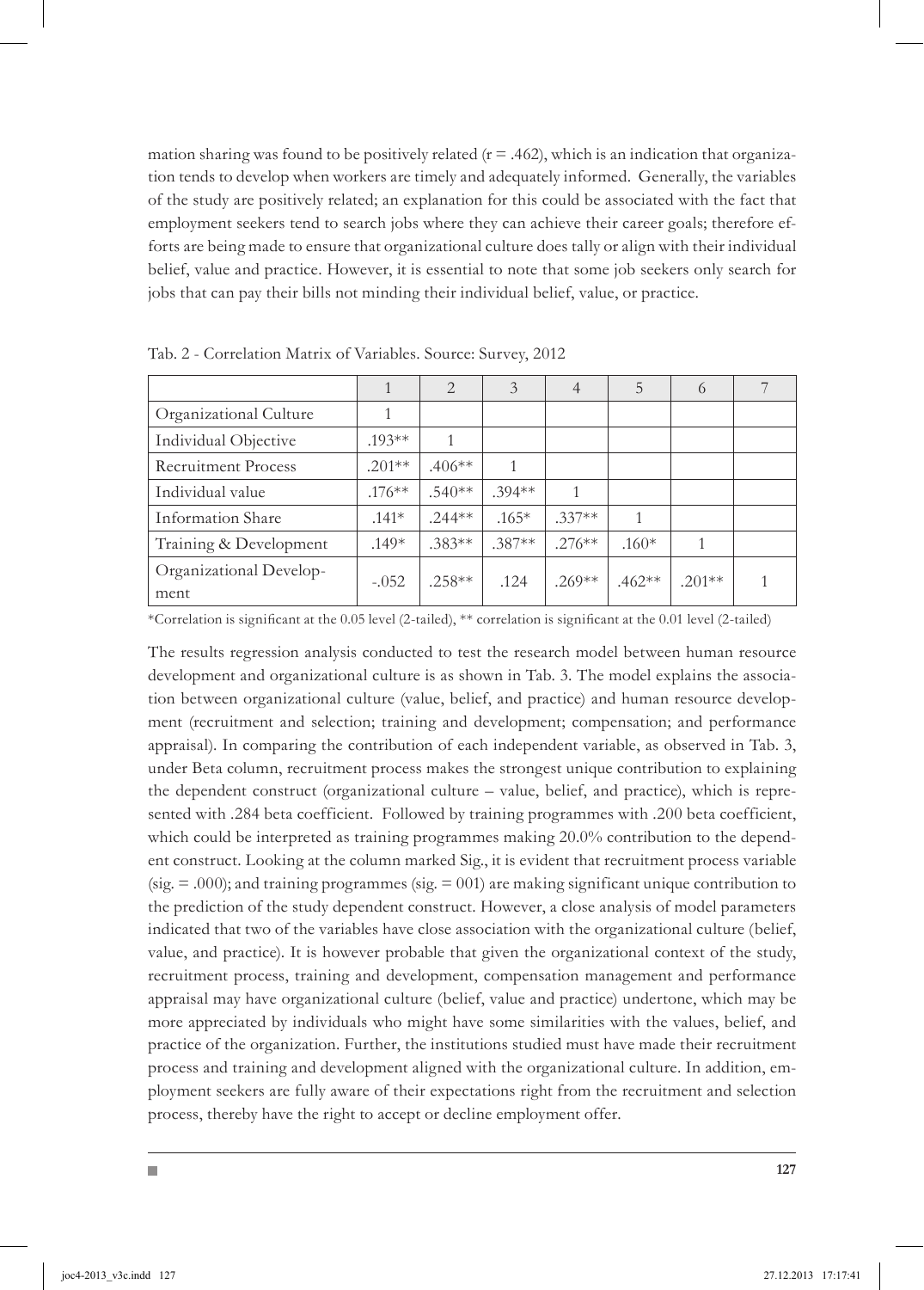| Model |                            | Unstandardized<br>Coefficients |            | Standardized<br>Coefficients. | T        | Sig  |
|-------|----------------------------|--------------------------------|------------|-------------------------------|----------|------|
|       |                            | B                              | Std. Error | <b>B</b> eta                  |          |      |
|       | (Constant)                 | 1.244                          | .405       |                               | 3.074    | .002 |
|       | <b>Recruitment Process</b> | .231                           | .057       | .284                          | 4.034    | .000 |
|       | Training programmes        | .200                           | .060       | .200                          | 3.353    | .001 |
|       | Job performance mgt        | .065                           | .059       | .070                          | 1.104    | .271 |
|       | Performance of employees   | .042                           | .074       | .046                          | .564     | .573 |
|       | Pay structure              | $-.068$                        | .051       | $-.085$                       | $-1.318$ | .189 |
|       | Compensation admin.        | $-.052$                        | .050       | $-.070$                       | $-1.043$ | .298 |
|       | External competitiveness   | .130                           | .050       | .179                          | 2.610    | .010 |

Tab. 3 - Coefficientsa Source: Survey, 2012

a. Dependent Variable: Organizational culture; R2 = .304; R= .551; F = 10.701; Sig = .000

# **5. MANAGERIAL IMPLICATIONS AND CONCLUSIONS**

The results of this study suggest that there is close relationship between recruitment process and organizational culture (belief, value, and practice). The implication of this for managers or recruiters agency is that recruitment process being the first point of interaction between the organization and the prospective employees, could serve as the right avenue to disseminate vital information about the organization to the job seekers. Further, this will enhance the alignment of intending employees with the organizational belief, value, and practices, which attempt to ensure a proper match. Thereby accelerating human capital development within the organization, which tends to reduce labour turnover. In the same vein, the association that exists between training programmes and organizational value, belief, and practice implies that management or decision makers in institutions should endeavor to incorporate their belief, value and practices in the training and development programme designed for the employees. This will further sustain organizational culture and help employees (new or old) adapt to organization's culture. Further, among the three-stage process in which employees pass through within organization; it is essential noting that the most critical period for employees is at the initial entry point, the stage at which employees who fail to learn are labelled "nonconformists" and this may lead to termination. Thus, being familiar with the organizational culture (values, beliefs, and practices) will help employees understand organizational events, thereby helping them to get along with the task at hand rather than wasting time trying to figure out what is expected of them.

### 5.1 Limitation of the Study

The study was based solely on the effect of Human Resource Development (HRD), which comprises of recruitment and selection; training and development; compensation administration; and performance management on Organizational Culture (value, belief, and practice) in the Nigeria Educational Industry, using private institutions as case study. However, the study can also be done on the other criteria that may have either direct or indirect impact on the performance of organization. Further, for better results, we suggest comparison of previous research with the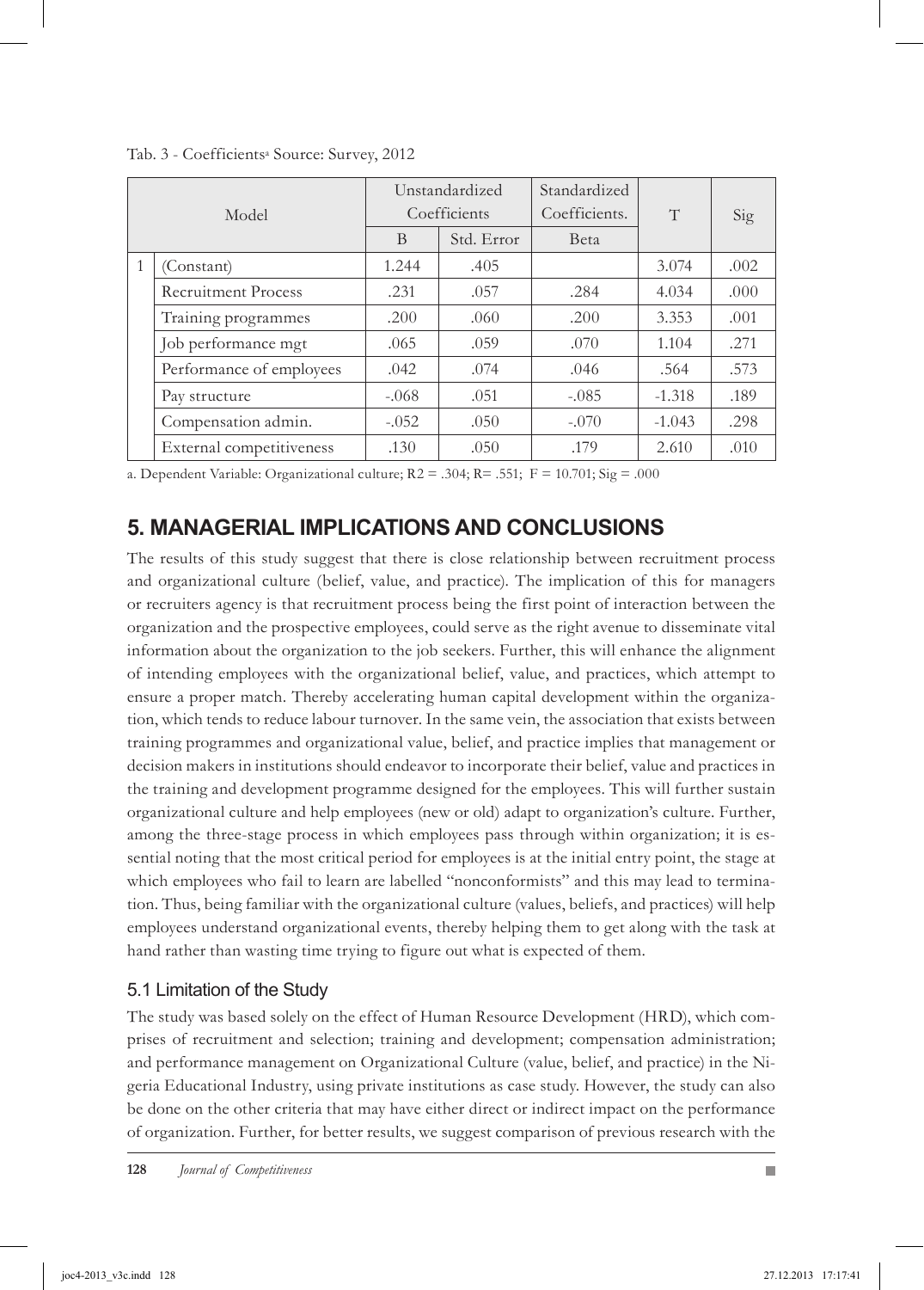current study, which tends to provide a wide view regarding the studied variables. We used cross sectional method in this research which means that research will conduct once a time. But we can also use Longitudinal Method for better results by making comparison of previous research with the current research. It will be more helpful for the researcher and the organizations to take better decisions for achievements of the strategic goals.

#### **References**

П

- Adeniji, A. A., & Osibanjo, A. O. (2012). *Human Resource Management: Theory & Practice*. 1. Lagos, Nigeria: Pumark Nigeria Limited.
- 2. Adeniji, A. A., Osibanjo, A. O., & Abiodun, A. J. (2013). Organizational Change and Human Resource Management Interventions: An Investigation of the Nigerian Banking Industry. *Serbian Journal of Management*, 8(2), 139-154. http://dx.doi.org/10.5937/sjm8-3712
- Barney, J. B. (1986). Organizational Culture: Can it be a Source of Sustained Competitive 3. Advantage? *Academy of Management Review*, 11(3), 656-665. http://dx.doi.org/10.2307/258317
- 4. Brooks, I. (2006). Organizational Behaviour: Individuals, Groups and Organization. Essex: Pearson Education Limited.
- Cable, D. M., & Judge, T. A. (1996). Person-Organization Fit, Job Choice Decision and 5. Organization Entry. *Organizational Behaviour and Human Decision Process,* 67(3), 294-311. http://dx.doi.org/10.1006/obhd.1996.0081
- 6. Carr, M. J., Schmidt, W. T., Ford, A. M., & DeShon, D.J (2003). Job Satisfaction: A Meta-Analysis of Stabilities. *Journal of Organisational Behaviour*, 22(3), 483-504.
- 7. Cascio, W. F. (2006). *Managing Human Resources: Productivity, Quality of Life, Profits*. New York: McGraw-Hill/Irwin.
- Chartman, J. A. (1989). Improving Interactional Organizational Research: A Model of 8. Person Organization Fit. *Academy of Management Review*, 14(3), 333-349.
- Chenhall, R. H. (2005). Integrative Strategic Performance System, Strategic Alignment 9. of Manufacturing, Learning and Strategic Outcomes: An Exploratory Study. *Accounting, Organizations and Society*, 30(5), 394-420.
- 10. Daft, R. L., & Weick, K. E. (1994). Toward a Model of Organizations as Interpretation Systems. *Academy of Management Review,* 9(2), 284-297.
- 11. Daft, R. L. (2000). Organization Theory and Design. USA: South-Western College Publishing, Thompson Learning.
- 12. Deal, T. E., & Kennedy, A. A. (1982). *Corporate Cultures: The Rites and Rituals of Corporate Life.* Harmondsworth: Penguin Books.
- Feldman, M., & March, J. (1981). Information as Signal and Symbol. *Administrative Science*  13. *Quarterly,* 26(2), 171-186. http://dx.doi.org/10.2307/2392467
- 14. Gordon, G., & Cummins, W. (1979). Managing Management Climate. Toronto, Canada: Lexington Books.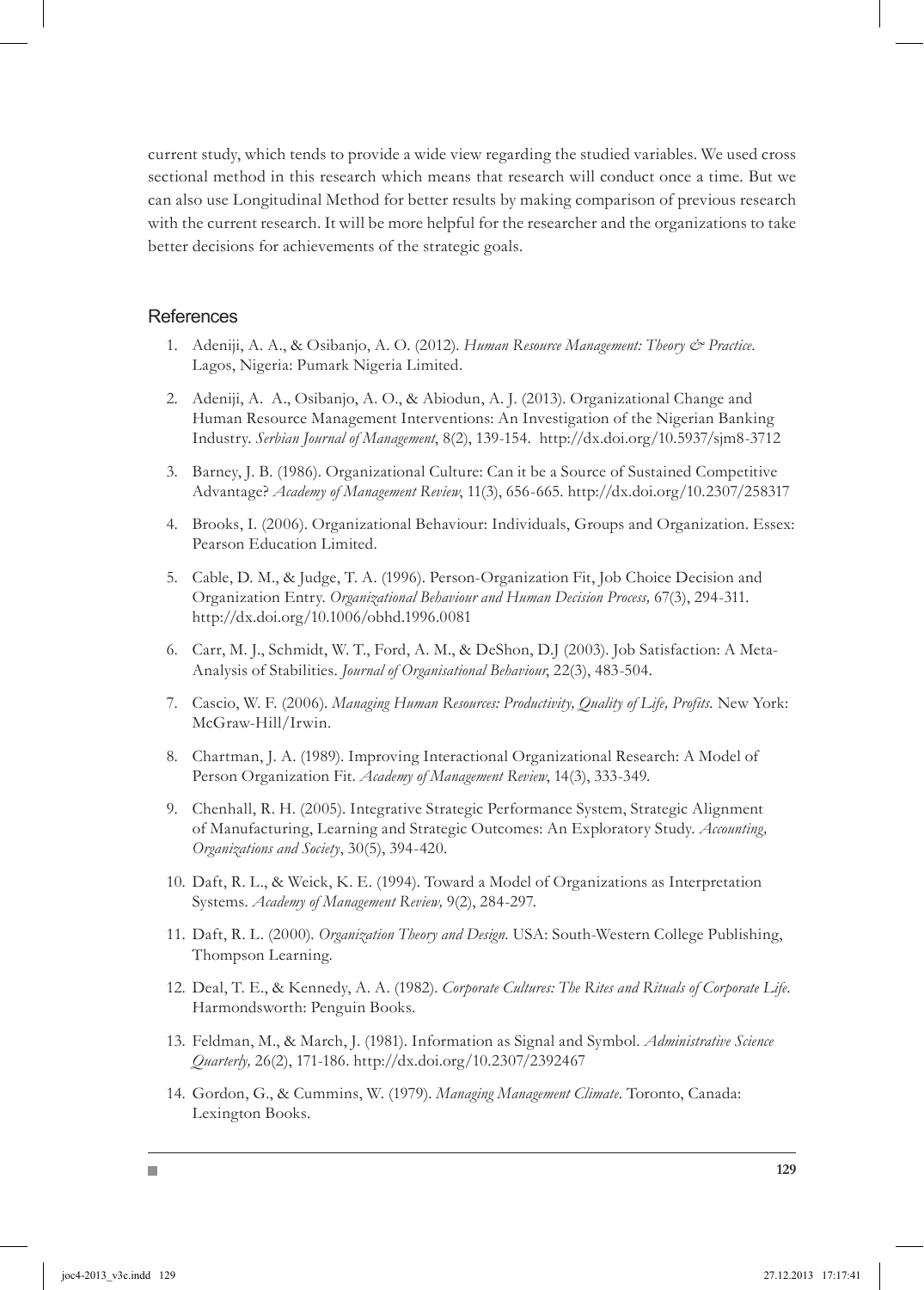- 15. Gordon, G., & DiTomaso, N. (1992). Predicting Corporate Performance from Organizational Culture. *Journal of Management Studies,* 29(6), 783-798. http://dx.doi. org/10.1111/j.1467-6486.1992.tb00689.x
- 16. Guest, D. E. (2001). Human Resource Management: When Research Confronts Theory. *International Journal of Human Resource Management,* 12(7), 1092-1106. http://dx.doi.org/10.108 0/09585190110067837
- 17. Hofstede, G. (1980). Culture's Consequences: International Differences in Work Related Issues. Beverly Hills, CA: Sage.
- 18. Hofstede, G. (1980). Motivation, Leadership and Organization: Do American Theories Apply Abroad? *Organizational Dynamics*, 9(1), 42-63. http://dx.doi.org/10.1016/0090- 2616(80)90013-3
- 19. Hofstede, G., Neuijen, B., Ohayv, D. D., & Sanders, G. (1990). Measuring Organizational Cultures: A. Qualitative and Quantitative Study Across Twenty Cases. *Administrative Science Quarterly,* 35(2), 286-316. http://dx.doi.org/10.2307/2393392
- 20. Kaplan, R. S., & Norton, D. P. (2011). *The Strategy-focused Organization: How Balanced Scorecard Companies Thrive in the New Business Environment.* Boston, MA: Harvard Business School Press.
- 21. Khanna, T., & Palepi, G. (2004). The Evolution of Concentrated Ownership in India. Broad Patterns *and a History of the India Software Industry.* Working paper No. 10613. National Bureau of Economic Research, Cambridge.
- 22. Khatri, N. (2000). Managing Human Resource for Competitive Advantage. A Study of Companies in Singapore. *International Journal of Human Resource Management*, 11(2), 336-365. http://dx.doi.org/10.1080/095851900339909
- 23. Klein, A. (1996). Validity and Reliability for Competency-Based Systems: Reducing Litigation Risks. *Compensation and Benefits Review*, 28(4), 31-47. http://dx.doi.org/10.1177/088 636879602800405
- 24. Kotter, E. H., & Heskett, O. K. (1992). Culture: The Missing Concept in Organizational Studies. *Administrative Science Quarterly*, 4(2), 229-240.
- 25. Kozlowski, S. W., & Klein, K. J. (2000). A Multilevel Approach to Theory and Research in Organizations: Contextual, Temporal and Emergent Processes. In K. J. Klein & S. W. Kozlowski (Eds.). *A Multilevel Theory, Research and Methods in Organizations* (pp. 7-93). San Francisco: Kossey-Bass.
- 26. Lord, R. G., Foti, R. J., & DeVader, C. I. (1984). A Test of Leadership Categorization Theory: Internal structure, information processing, and leadership perceptions. *Organizational Behaviour and Human Performance*, 34(3), 8343-376. http://dx.doi. org/10.1016/0030-5073(84)90043-6
- 27. Magee, K. C. (2002). The Impact of Organizational Culture on the Implementation of Performance *Management*. Doctoral Dissertation.
- 28. Mahler, J. (1997). Influences of Organizational Culture on Learning in Public Agencies. *Journal of Public Administration, Research and Theory*, 7(4), 519-540.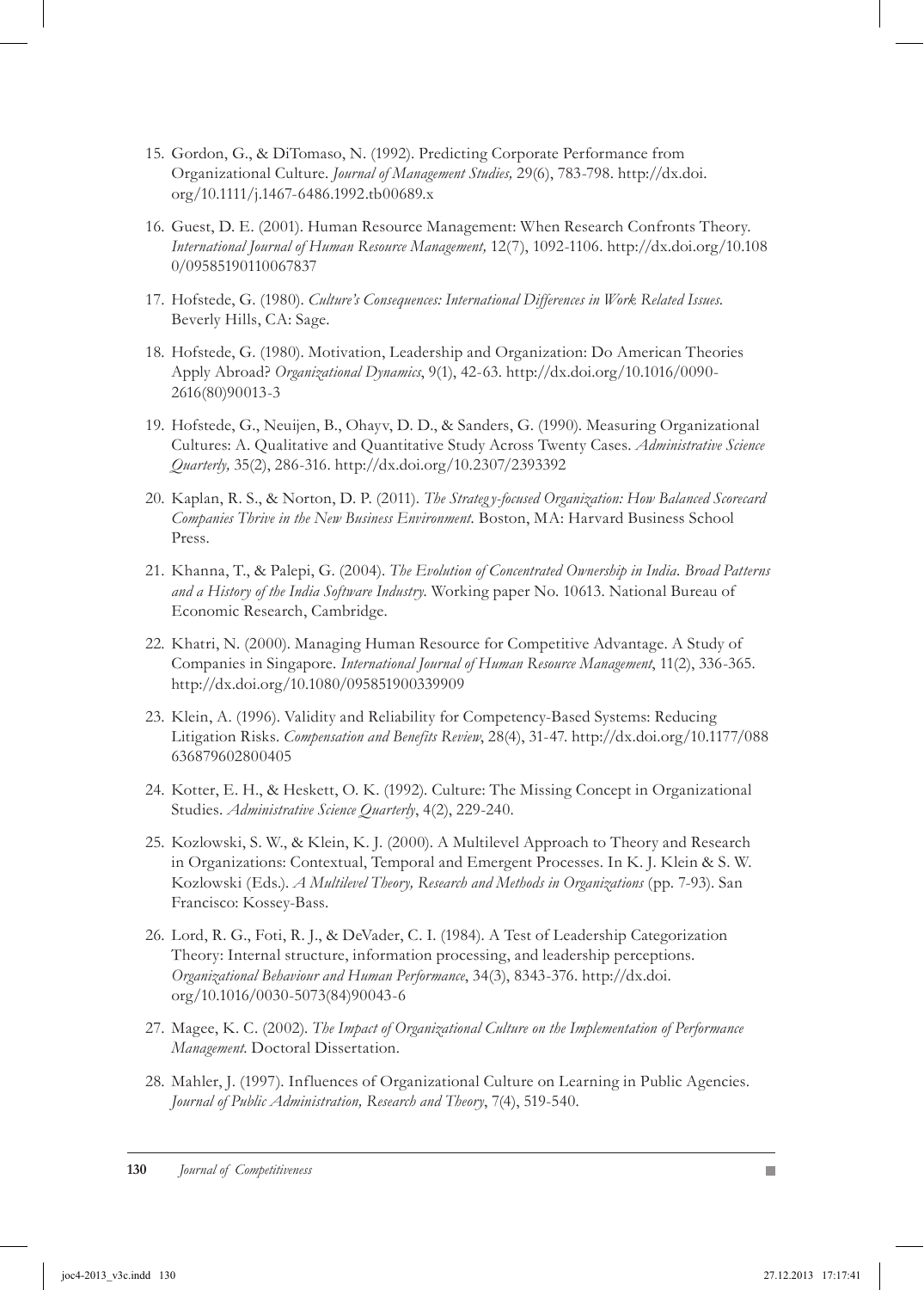- 29. Martins, E. C., & Terblanche, F. (2003). Building Organizational Culture that Stimulates Creativity and Innovation. *European Journal of Innovation Management,* 6(1), 64-74. http:// dx.doi.org/10.1108/14601060310456337
- 30. Martin, J., Frost, P., & O'Neill, O. (2006). Organizational culture: Beyond struggles for intellectual dominance. In S. Clegg, C. Hardy, T. Lawrence, & W. Nord (Eds.), *The SAGE handbook of organization studies*. (pp. 725-754). London: SAGE Publications Ltd. http://dx.doi. org/10.4135/9781848608030.n26
- Martins, E. C. (2000). *The Influence or Organizational Culture on Creativity and Innovation in a*  31. *University Library*. MInf Dissertation, University of South Africa, Pretoria.
- 32. Mathew, J. (2007). The Relationship of Organizational Culture with Productivity and Quality: A Study of India Software Organizations. *Employee Relations*, 29(6), 677-697.
- 33. Mirander, S. M., & Saunders, C. S. (2003). *The Social Construction of Perspective on Information Sharing, Information Systems. An Alternative Motivation and Development.* San Francisco: Jossey-Bass.
- 34. Ouchi, W. G. (1981). Theory Z: How American Business can meet the Japanese Challenge. *Business Horizons*, 24(6), 82-83. http://dx.doi.org/10.1016/0007-6813(81)90031-8
- 35. Parker, M. (2000). Organizational Culture and identity. London: Sage.
- 36. Patterson, M., Warr, P., & West, M. (2004). Organizational Climate and Company Productivity: The Role of Employee Affect and Employee Level. *Journal of Occupational and Organizational Psycholog y*, 77(2), 193-216. http://dx.doi.org/10.1348/096317904774202144
- 37. Peters, T. J., & Waterman, R. H. (1984). *In search of Excellence*. New York, NY: Harper & Row.
- 38. Ravasi, D., & Schultz, M. (2006). Responding to Original Identity Threats: Exploring the Role of Organizational Culture. *Academy of Management Journal*, 49(3), 433-458. http://dx.doi. org/10.5465/AMJ.2006.21794663
- 39. Riechers, A & Schneider, B. (1999). Climate and Culture: An Evolution of Constructs. In Schneider, B. (Ed.), *Organizational Climate and Culture* (pp. 5-40). San Francisco, CA.: Jossey-Bass.
- 40. Richardo, R. (2006). Corporate Culture Revolution: The Management Development Imperative. *Journal of Managerial Psycholog y*, 11(2), 3-11.
- 41. Ritchie, M. (2000). Organizational Culture: An Examination of its Effect on the Initialization Process and Member Performance. *Southern Business Review*, 25, 1-16.
- 42. Rousseau, D. (2000). Quantitative Assessment of Organizational Culture. Group and *Organizations Studies*, 15(4), 448-460.
- 43. Schein, E. H. (1990). Organizational Culture. American Psychologist. 45(2), 109-119. http:// dx.doi.org/10.1037//0003-066X.45.2.109
- 44. Schein, E. M. (2003). Organizational Culture and Leadership. San Fransisco, CA:Jossey-Bass.
- 45. Schneider, B., & Smith, D. B. (2004). Personality and Organizational Culture. In B. Scheneider & D. B. Smith (Eds.), *Personality and Organization* (pp. 347-369). Mahwah, New Jersey: Lawrence Erlbaum Associates.

П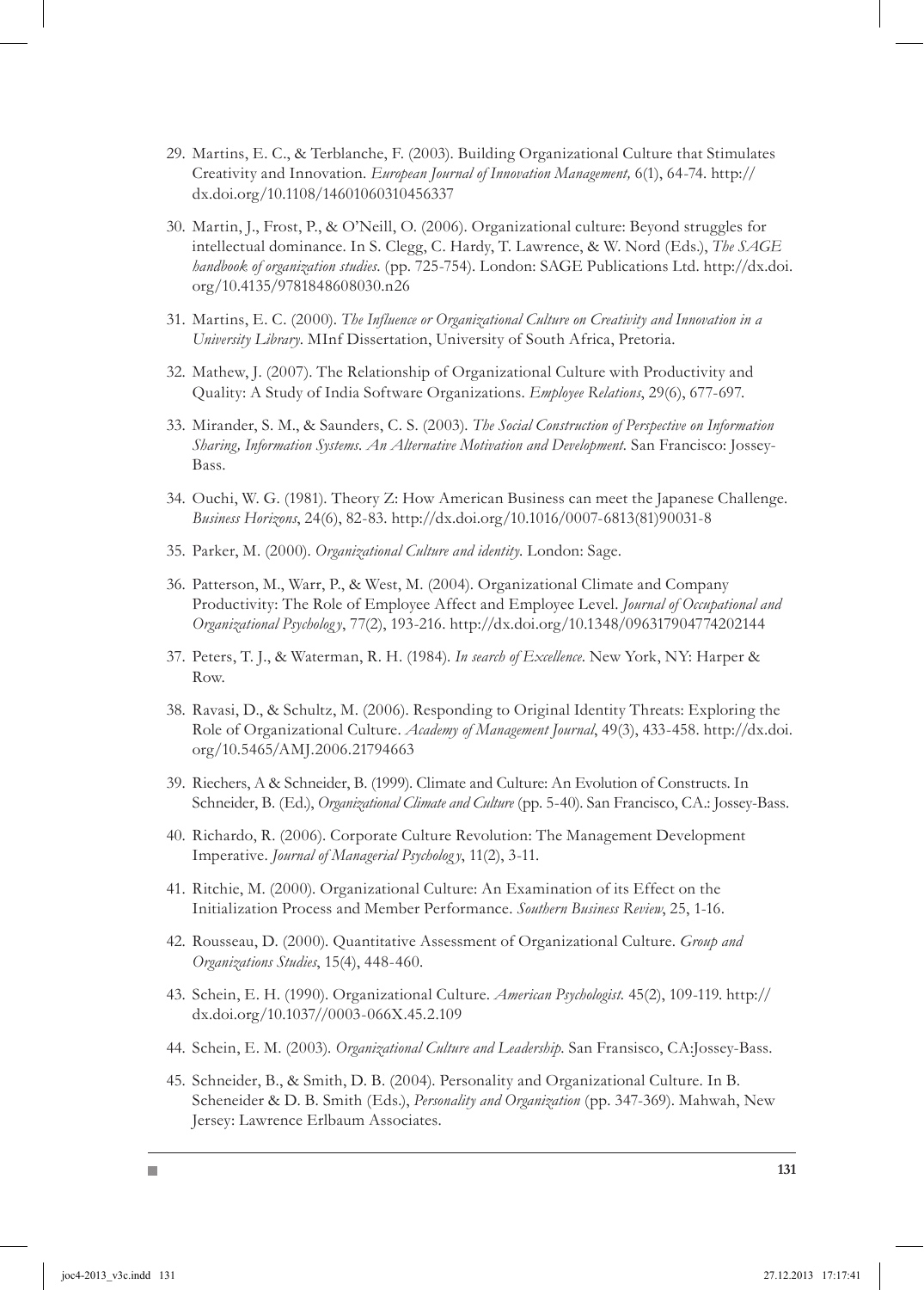- 46. Siegal, U., & Sussman, S. W. (2003). Informational Influence in Organization: An Integrated Approach to Knowledge Adoption. *Information Systems Research*, 14(1), 47-65.
- 47. Stannack, P. (1996). Perspectives on Employees Performance. Management Research News, 19 (4/5), 38-40. http://dx.doi.org/10.1108/eb028456
- Tushman, M. L., & O'Reilly, C. A. (2002). *Winning through Innovation: A Practical Guide to*  48. *Leading Organizational Change and Renewal.* Boston, M. A: Harvard Business School Press.
- 49. Verbeeten, F. H. M. (2008). Performance Management Practices in Public Sector Organizations: Impact on Performance. *Accounting, Auditing and Accountability Journal,* 21(3), 427-454. http://dx.doi.org/10.1108/09513570810863996
- Wilkins, A., & Ouchi, W. G. (1983). Efficient Cultures: Exploring the Relationship 50. Between Culture and Organizational Performance. *Administrative Science Quarterly.* 28(3), 468-481. http://dx.doi.org/10.2307/2392253

#### Contact information

*Omotayo Adewale OSIBANJO (Ph.D) Business Management Department, School of Business College of Development Studies, Covenant University Ota, Ogun State, Nigeria Email: ade.osibanjo@covenantuniversity.edu.ng* 

*Adenike Anthonia ADENIJI (Ph.D) Business Management Department, School of Business College of Development Studies, Covenant University Ota, Ogun State, Nigeria Email: Anthonia.adeniji@covenantuniversity.edu.ng*